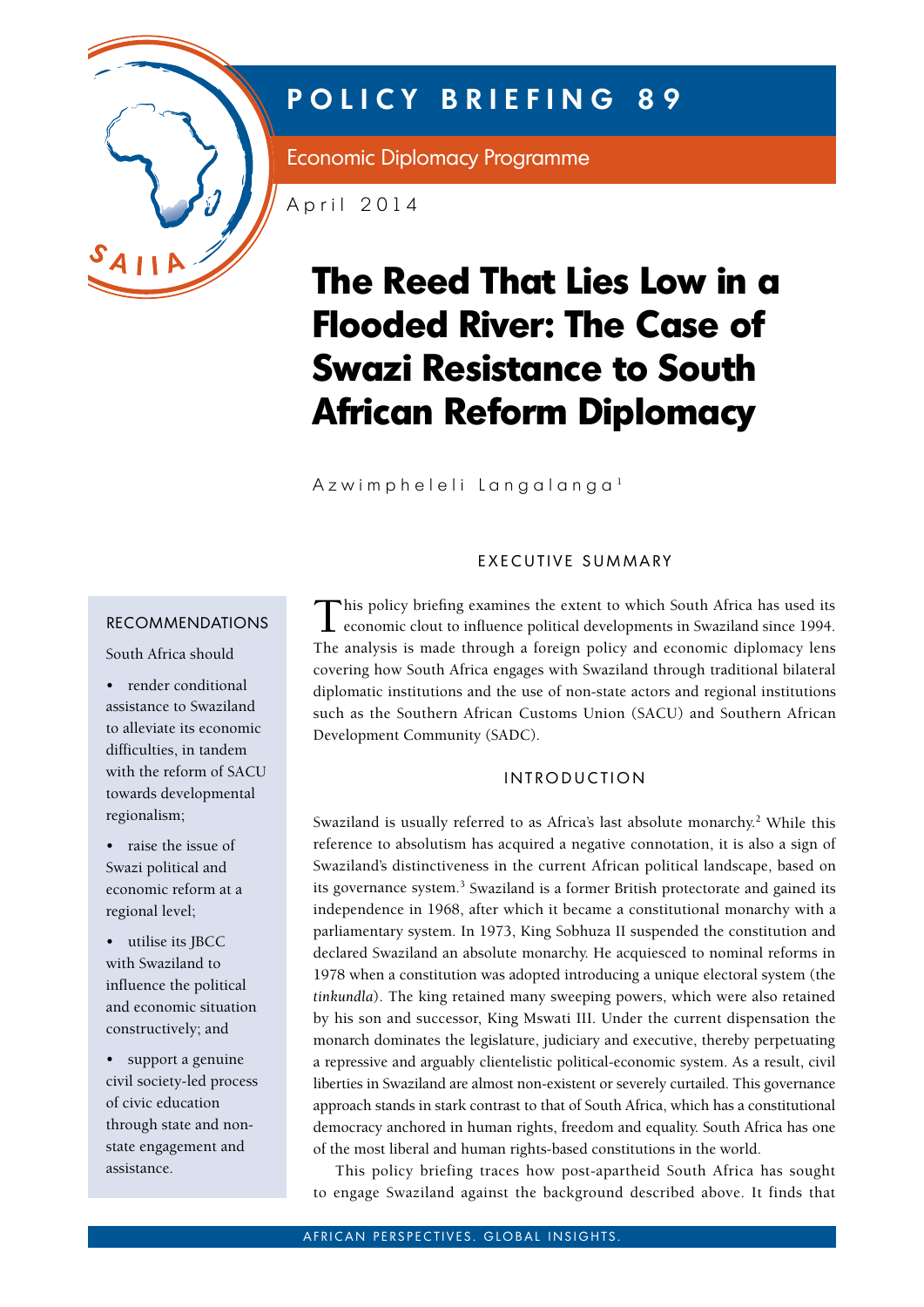South Africa's engagement strategy has been tempered by reluctance on the part of the Swazi government to countenance reform initiatives that tally with the evolution of South Africa's more progressive political and economic governance system.

## SOUTH AFRICA AND SWAZILAND

It is to be expected in foreign relations terms that South Africa, in its dealings with Swaziland, would seek to reflect its value system. While South Africa's engagement with Swaziland has varied over the three post-apartheid presidencies, on the whole its approach could be described as reactive rather than proactive. Under President Nelson Mandela, South Africa's foreign policy was dominated by his persona. This period was characterised by a human rights-based foreign policy following the peaceful transition to democracy in South Africa. Mandela tolerated the actions of the Swazi monarch to a degree, and one positive outcome of his administration was the commissioning and construction of the Maguga Dam in Swaziland. Under the Mbeki administration foreign policy was premised on the concept of the African renaissance, but the Swazi question was not targeted in this approach.

Under the current administration, the ongoing issue of reform in Swaziland has triggered mixed responses. However, according to respondents interviewed during the course of this study there is also an opportunity to adopt a more pro-active approach. Firstly, President Jacob Zuma enjoys a close personal relationship with Mswati. Secondly, Zuma is a patriarch by orientation, which resonates positively with the king's own world view. Thirdly, as a Zulu he is culturally closer to the Swazis, given the similarities between the Swazi kingdom and the Zulu monarchy. Finally, and most importantly, Swaziland will very likely again experience economic difficulties during the second term of the Zuma administration, offering South Africa an opportunity to engage it on the assistance package that has been on the table since 2012.

South Africa's foreign policy is pursued through both bilateral and regional channels.<sup>4</sup> At a bilateral level, South Africa's arrangements include bi-national commissions, which operate at a strategic heads of state level. At a lower level, bilateral co-operation is conducted through a Joint Bilateral Commission for Co-operation (JBCC). South Africa–Swaziland relations are dealt with at the level of a JBCC. Swaziland is also an active member of and participant in regional and continental bodies, which provide an

additional avenue for South African engagement with the country. It is first and foremost a member of both SACU and SADC, but it is also the only SACU member to hold membership of the Common Market for Eastern and Southern Africa. With reference to all the aforementioned regional affiliations, South African–Swazi relations are most significantly determined by their joint membership of SACU.

Swaziland's economy is heavily dependent on the receipts provided through the SACU revenue-sharing formula, with some estimates indicating that 60% of government revenue is earned from SACU receipts. The SACU revenue-sharing agreement disproportionally favours the four smaller members (Botswana, Lesotho, Namibia and Swaziland), with South Africa transferring the bulk of its customs duties to them. The revenue-sharing formula has historically been a bone of contention and there is an undercurrent of discontent in Manzini, based on a perception that the terms are not as beneficial as they ought to be.

Most importantly, Swaziland is uncomfortable with the South African view that the SACU receipts are disguised aid. Some South African ministers have advocated for the receipts to be dispatched in support of regional development projects, through a radical revision to the revenue-sharing mechanism. This is in line with the Zuma administration's emphasis on developmental regional integration through the creation of enabling regional infrastructure. South Africa's proposal has faced resistance from all its SACU partners, for obvious reasons.<sup>5</sup> This united front will be tested in 2014 when South Africa is again expected to push for reform of the revenue-sharing formula. The increasing burden of the current arrangement on the South African fiscus came to the fore most prominently during the fall-out of the 2008 financial crisis.

#### SOUTH AFRICAN LOAN OFFER

Like much of the world, Swaziland also faced an economic crisis following the 2008 global financial crisis. In 2011 it approached South Africa for financial assistance when negotiations failed with the International Monetary Fund and African Development Bank. South Africa agreed to the request but attached political and economic governance conditions to the loan, which included instilling fiscal discipline and governance reforms. The Swazi establishment rejected the conditionalities attached to the loan, arguing that at least two reasons militated against the inclusion of conditionalities. Firstly, the entire premise of conditionalities was considered problematic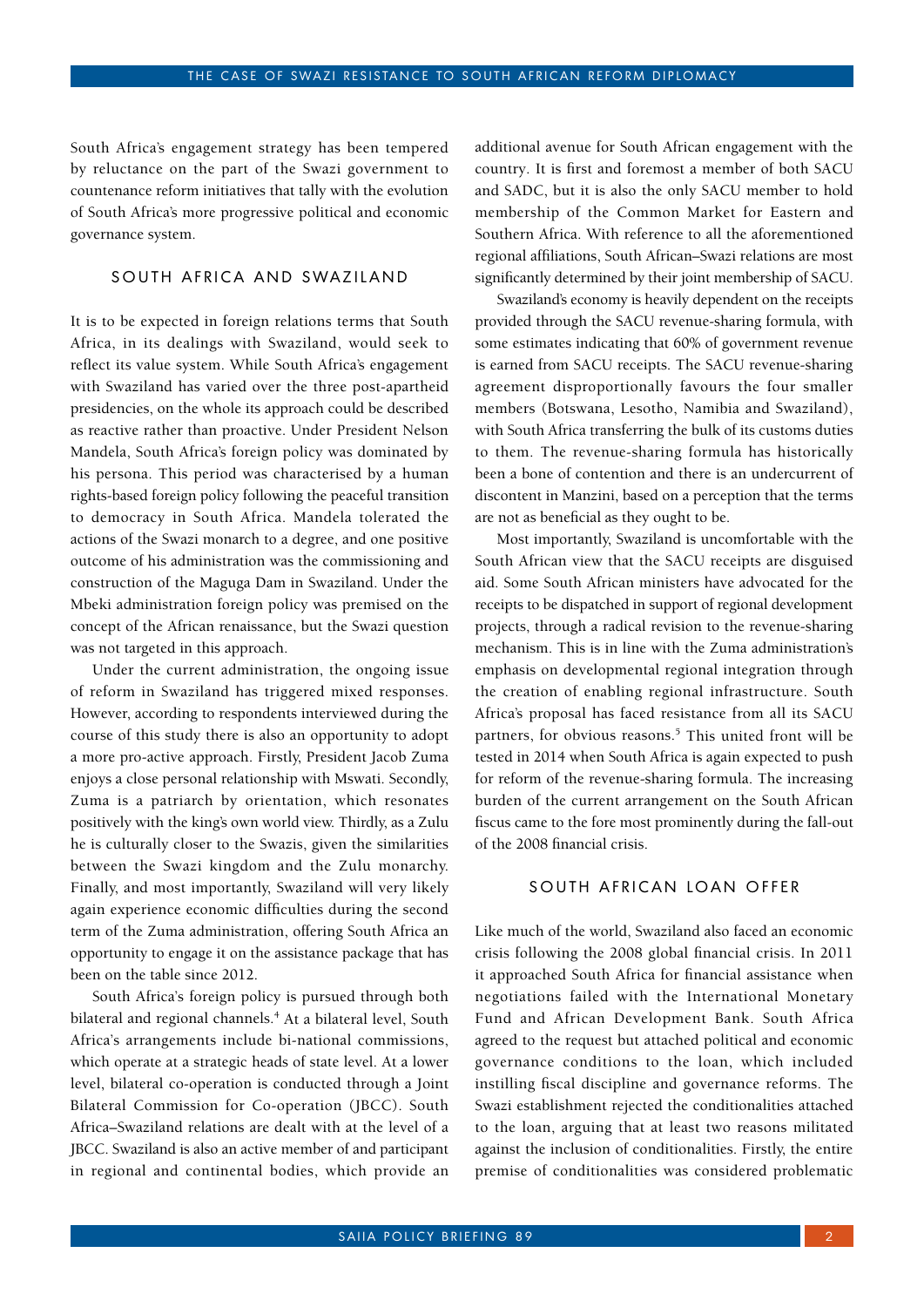given the country's cordial relations with South Africa and the expectation that its role in the anti-apartheid struggle should secure it political traction and economic leniency. This view was reinforced by South Africa's status as 'the new kid on the block', which implied that it was not in a position to dictate to others in the region. Secondly, the loan was to have come out of the SACU receipts, transferred in advance, and not the African Renaissance Fund or a separate South African budget line. Swaziland argued that South Africa was thus not in a position to dictate conditionalities. Following prolonged negotiations there was a convenient windfall in SACU receipts, which obviated the need for the loan. To date it has not been taken up by Swaziland.

## THE PARADOX OF ZUMA-MSWATI RELATIONS FOR SOUTH AFRICAN FOREIGN POLICY

There are close political and cultural ties between South Africa and Swaziland, rooted in Swaziland's support of the ANC during its anti-apartheid struggle. Sobhuza II was a card-carrying member of the ANC and Zuma operated from Swaziland during the 1980s as an underground member of *Umkhonto weSizwe*, the ANC's armed wing. It was at this time that he developed close political and familial ties with the Swazi royal family. According to inteviewees this close personal relationship has many dimensions, including Mswati's alleged financial support to Zuma. Interviewees in Swaziland noted that Mswati had found a great companion in Zuma in dealing with political adversaries and managing an inflated family system characterised by multiple wives and numerous children.

The vexing question in analysing the Zuma–Mswati relationship is the extent to which it translates into a similar relationship at a bilateral country level. The extent to which Zuma can and is willing to use his friendship with Mswati for foreign policy objectives is ambiguous. It is also unclear how Mswati would react to attempts by Zuma to capitalise on their personal relationship to lobby for more democratic space in Swaziland.

Furthermore, contributing to president Zuma's tenuous position in pursuing a more assertive foreign policy towards Swaziland is the fact that the king has little respect for tenured leaders such as Zuma. Mswati lies low like a reed in a flooded river, knowing that all South African leaders will eventually become victims of contractual incumbency and leave office. This is how he dealt with the Mandela and Mbeki presidencies and how he will probably deal with their successors.

While the close relationship between the two leaders could have provided an opportunity for a more robust engagement, it seems that it will have the opposite effect. The least that the Swazi people could have expected from South Africa – encouraging the monarchy into dialogue with progressive Swazi forces – has proved elusive even under the leadership of Zuma, who has experience in resolving political conflicts.

#### OTHER CRITICAL ROLE PLAYERS

In analysing South Africa's foreign policy approach towards Swaziland it is important to look at the other actors in play. There are three groupings in the reform debate in the kingdom itself. The first consists of the monarch's unconditional supporters, and the second of those advocating for a constitutional monarchy. The third consists of Swazis who want to do away with the monarchy altogether.

It is difficult to locate South African foreign policy in any of these strands as, at least publicly, it does not seem to pursue a coherent approach towards Swaziland. While the South African government cannot put Swazi reform on its agenda, at a party level the ANC uses its alliance partners as change agents, particularly the Congress of South African Trade Unions (COSATU). However, this approach is fraught with difficulty as its secretary general, Zwelinzima Vavi, who has made it his personal crusade to champion the Swaziland question, is facing significant challenges. The awareness of the need for reform was also apparent when Blade Nzimande (a member of the South African Communist Party and thus not a sympathiser of the monarchy) was used as a negotiator during the loan process.

#### E CONOMIC LINKAGES

As noted earlier, Swaziland is heavily reliant on SACU receipts that accrue through a common external tariff that South Africa manages based on an agreed formula.<sup>6</sup> In addition, the Swazi economy is dominated by South African corporates, including state-owned enterprises and Chancellor House, the ANC investment arm. Some of these firms operate in joint ventures with Tibiyo Taka Ngwane Investments, the Swazi equivalent of a sovereign wealth fund. The latter is owned and managed by the monarch and held in trust on behalf of the Swazi people. Tibiyo Investments owns almost half of every investment in Swaziland in sectors ranging from agriculture, services, manufacturing and mining to tourism, and is tax-exempt.